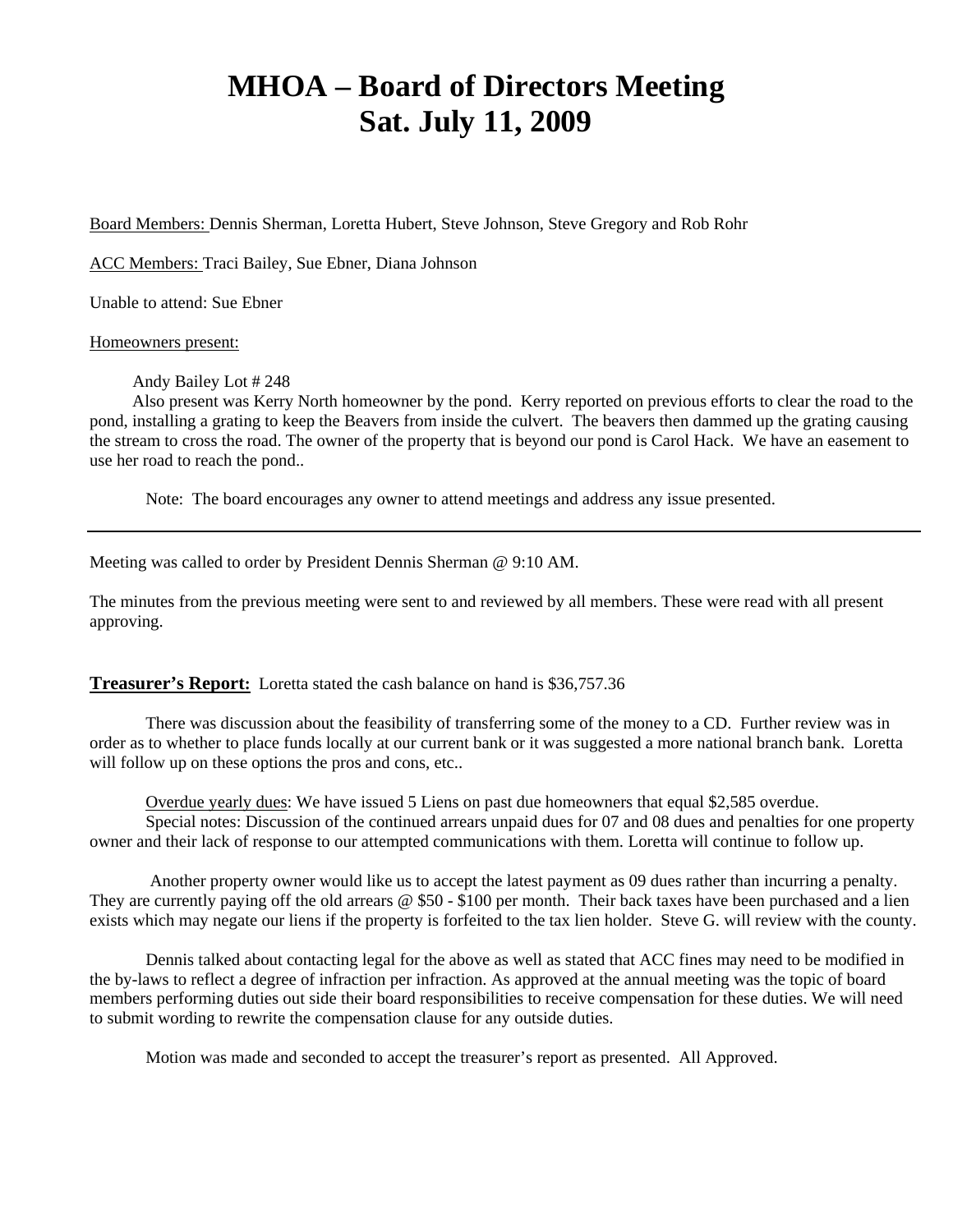## **Pond:**

A motion was entered to allow MHOA homeowners of any age who catch fish after Labor Day (September  $7<sup>th</sup>$ ) to keep them as they usually do not survive the winter freeze. All approved.

 A picnic type shelter for the pond area was discussed at the annual meeting. Traci will follow up on the feasibility and available volunteer help in the planning and engineering of a structure.

 It was also brought up that the fence to the pond needs repairs. A workday will be planned to address this and the culvert cleaning. Steve will contact Mark and Bruce about using their backhoe to clear the grating, probably \$75 per hr. Any road repairs will require the blockage to be removed to access the conditions. Steve J. mentioned that the pond was reported to be lower than it was last year, he will check it. An electric fence will be needed to discourage the Beavers. Traci will check @ Murdocks for a solar system and wire.

# **Burn Pile:**

Steve Johnson reported that the pile was burned. Marvin M. plowed the pit and piled the dirt along the north and south banks as a firebreak.

Steve Gregory will contact Steve Bargas about evaluating the work.

The burn pile fence also needs some repair.

Dennis stated he spoke to someone who was interested in the property but the consensus was that they were looking for cheap pasture. A sale was not in the picture.

This is a gravel pit and the board agreed that the pit is very convenient and it encourages residents to clear their land for fire protection; this might be discouraged if we have to haul the slash somewhere else. The Gate at the pit will be repaired by Walt Kendall before Haying starts.

## **Roads:**

Steve Johnson stated that Marvin Muntz used our Road grader to grade the roads but not the ditches (too wet). A minor problem necessitated he use his grader to complete the work which is parked by the pump until he can remove it due to a family emergency. We will do the ditches in Sept. with Mark or Bruce training with Marvin. We will also add more gravel and grade the surface per the budget allowance, 12 to 15 loads (last year 22 loads). The Pit, grading and maintenance were all \$2000. The Plowing for Feb. Mar. and April cost \$500 per month.

A Contract was presented for Mark and Bruce Price after others did not submit bids. The Contract calls for an \$800 retainer per year and \$25 per hour for the Grader or \$45 per hr. using their plow. The motion to contract the work was made and seconded with approval by all. Loretta will issue a check and the signed contract to them.

We need to plan a workday for clearing the right of ways of overhanging trees and clearing the culverts and ditches. The conservation district did the spraying of the Thistle. Dennis will call the Upper South Platt Conservation District about the large chipper to mulch the slash for the workdays.

## **Cell Tower:**

A report was made by Steve G. on the efforts by a private company, Black and Vietch, concerning an area south and west of US285 on CR34 for a future tower. Cary Smith attended the Board of adjustment meeting, which denied the request for a variance for a 160 ft. tower (80 ft. is the current max.). They considered the Kenosha pass site where the police and fire repeater is located as an alternative location and the possibility of installing a cell on the existing Towers in Indian Mountain and on Red Hill. The board of Adjustment felt that those would be the most effective locations. Black and Vietch will resubmit their proposal on Sept  $7<sup>th</sup>$  to the Planning Commission.